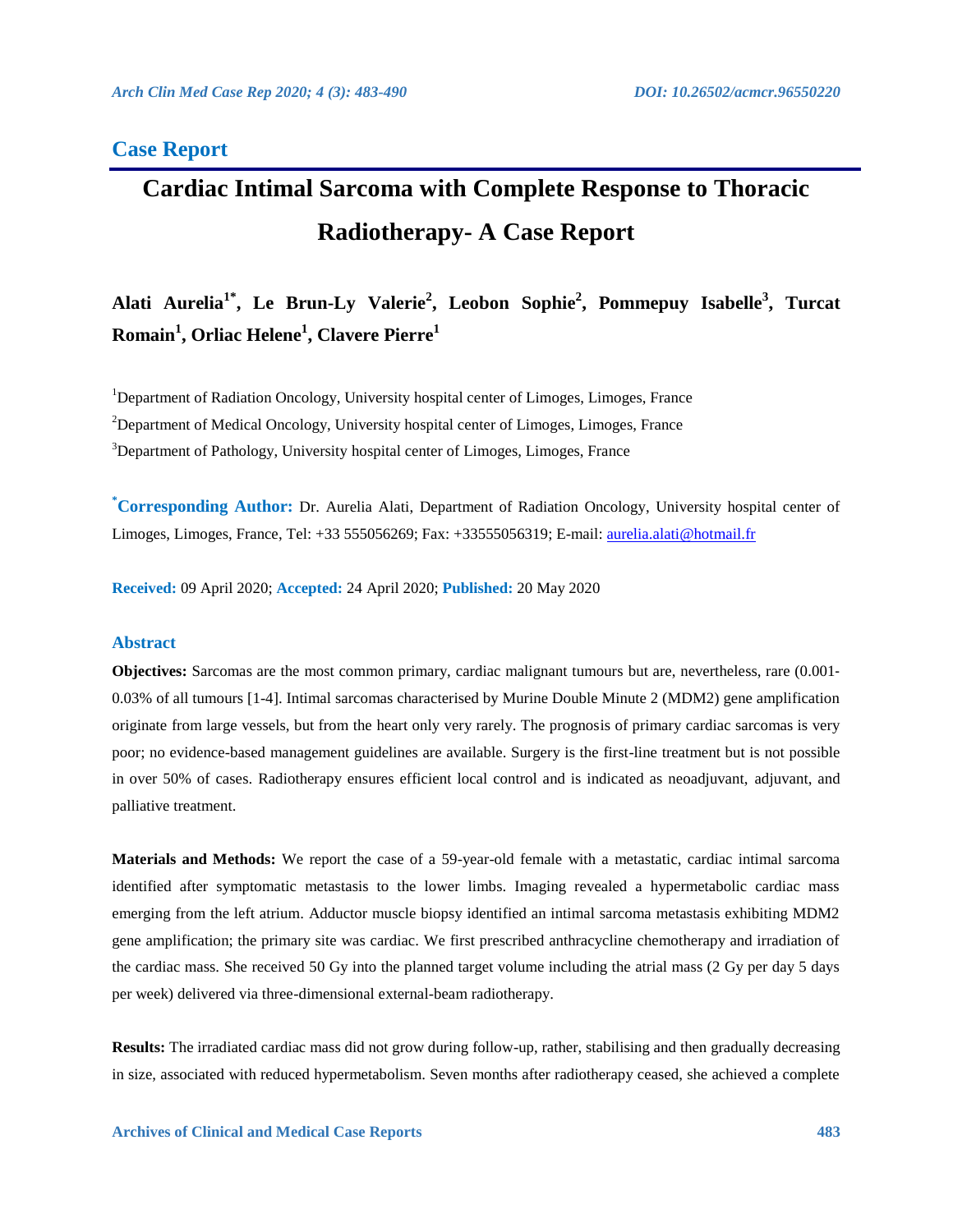cardiac response, but the metastatic lesions progressed. Her general condition improved. The heart failure signs disappeared and her symptoms became less serious.

**Conclusion:** Radiotherapy should be favoured for patients with cardiac or intimal sarcomas featuring MDM2 amplification. The tumour seems to be radiosensitive, although anthracycline may also have been helpful. Radiotherapy is a valuable tool and could reduce mortality caused by local heart failure.

**Keywords:** Intimal sarcoma, cardiac sarcoma, radiotherapy, MDM2

### **1. Introduction**

Sarcomas are the most common, primary, cardiac malignant tumours and have a very poor prognosis (9 to 27 months); the median survival is less than 1 year. Intimal sarcomas constitute most cardiac sarcomas (42% in a recent study; 2). Molecular diagnosis reveals Murine Double Minute 2 (MDM2) gene amplification [5]. Intimal sarcomas are mesenchymal tumours of large vessels, but rarely the heart. Radiation is part of the treatment strategy but guidelines are lacking. We report the case of a patient who developed a cardiac intimal sarcoma at the metastatic stage of disease. To the best of our knowledge, this is the first case exhibiting a complete response after chest irradiation.

#### **2. Case Report**

We present the case of a 59-year-old female with a metastatic intimal sarcoma of cardiac origin. She complained of lower limb neuropathy with paresthesia, associated with palpable masses of both adductors and buttocks 3 months in duration. Her general condition was poor (performance status 2); she exhibited chronic shortness of breath during effort, and thoracic oppression. Magnetic resonance imaging (MRI) revealed three contrast-enhanced intramuscular masses in the gluteus (35  $\times$  37 mm) and both adductors (28  $\times$  38 and 64  $\times$  84 mm). Histology was performed on ultrasound-guided, adductor biopsy tissue. The tumour cells were anisomorphic and exhibited hyperchromatic nuclei. Immunohistochemistry was strongly positive for vimentin, Wilms tumour protein 1, cluster of differentiation 34, and cytokeratin; patchily positive for myogenin, S-100 protein, CD68, and D2-40; and negative for smooth muscle actin, desmin, cytokeratin, and epithelial membrane antigen Ki67.: 60 %. The CGH-array revealed the CDK4/MDM2 amplification q1 (chromosome 9 23.1-24.1), no alpha platelet-derived growth factor amplification, and no epidermal growth factor receptor gain. We thus diagnosed an intimal sarcoma metastasis. Staging via positron emission tomography (PET) identified multiple contrast-enhanced, hypermetabolic muscular lesions with photopenic centres in the thighs, and the scapular and left paravertebral muscles. PET also revealed an intracardiac mass in the left atrium; this appeared to be the most metabolically active lesion but lacked a photopenic centre, in line with a primary cardiac origin of disease (Figure 1). Heart failure signs included bilateral pleural effusions. Cardiac MRI (Figure 2) revealed a mass  $4.8 \times 2.9 \times 3.3$  cm in dimensions emerging from the lower wall of the left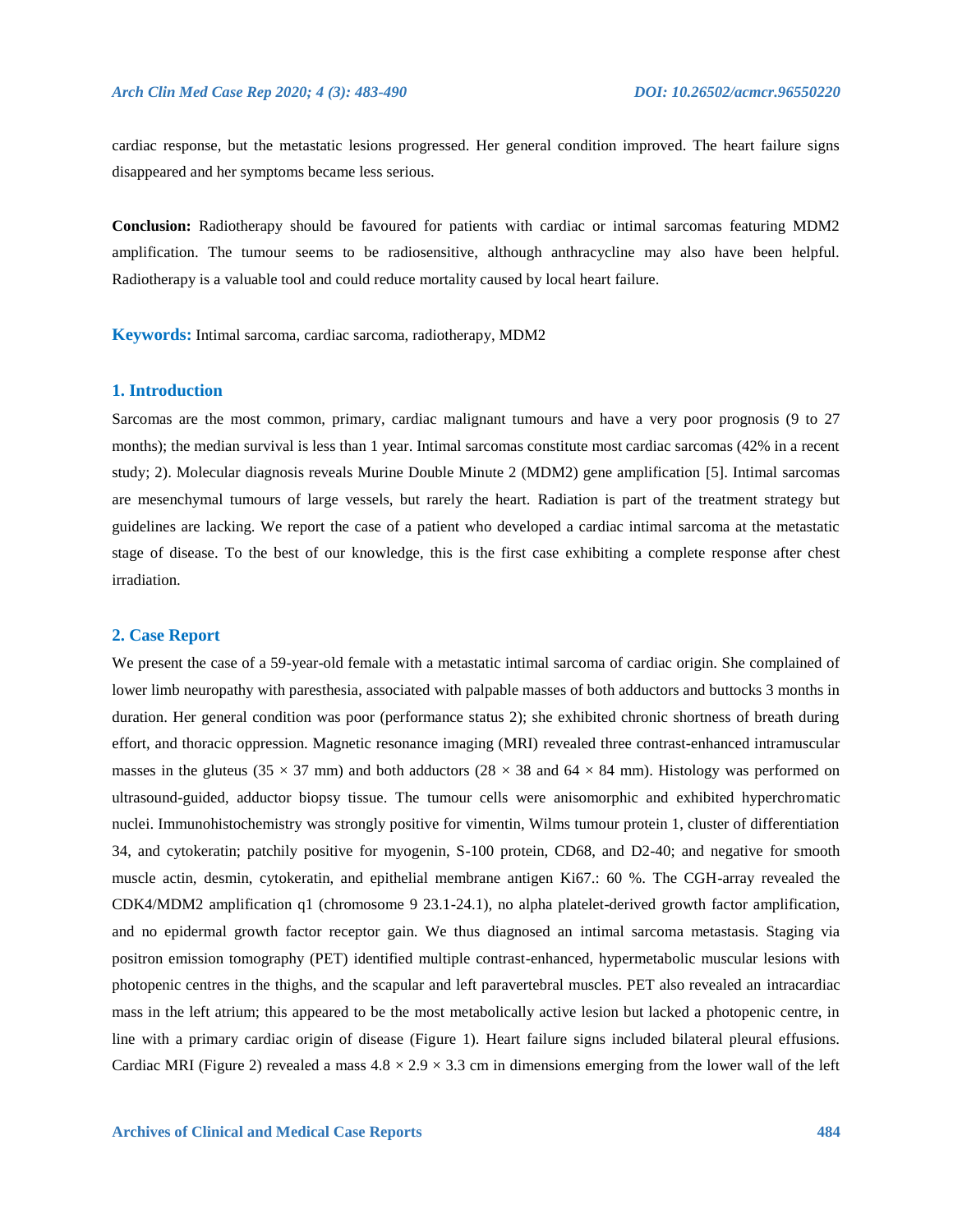atrium into the mitral valve. Transthoracic ultrasound (Figure 3) revealed a normal left ventricular ejection fraction (64%) but significant pulmonary arterial hypertension (PASP=72 mmHg), and an ectatic left atrium (77 mL/m²) with a polylobular mass. The patient was not a candidate for surgery. Anthracycline (doxorubicin 60 mg/m<sup>2</sup>) was prescribed, as was decompressive radiotherapy for the heart mass; doxorubicin was suspended during thoracic radiotherapy. She received 50 Gy to the cardiac mass (2 Gy/day on 5 days/week; 25 fractions). Two months after radiation therapy concluded, clinical improvement was evident and ultrasonography revealed cardiac stability. Cardiac MRI and PET revealed that the size and intensity of the cardiac mass had decreased, in contrast to progression of the metastatic lesions. A PET scan taken 7 months after radiation therapy was completed revealed complete disappearance of the cardiac mass hyperfixation, in parallel with the development of new hyperfixation areas and increases in the sizes and intensities of the other metastases. She received palliative radiotherapy of 30 Gy (3 Gy per day for 10 days) to the right thigh and lumbar region because of compression of the sciatic nerve. Clinically, her limb masses stabilised and mobilisation seemed easier. After an episode of confusion, brain MRI revealed a deep right capsulothalamic metastasis. Whole-brain radiation therapy (20 Gy over five sessions) was delivered. At 13 months after diagnosis, she died of septic shock.

One month after the earlier cardiac irradiation, the heart failure signs decreased, as did the dyspnea and chest tightness. Her general state improved. On imaging (Figure 4), the irradiated cardiac mass did not progress during follow-up, being initially stable, followed by gradual decreases in size and hypermetabolic status. At 7 months after radiotherapy concluded, the cardiac tumour exhibited a complete response. The metastatic lesions progressed to the end of follow-up. Radiotherapy was well tolerated. Six weeks after such therapy ceased, imaging revealed a left, lobar pulmonary hyperfixation compatible with radiation pneumopathy (grade 1 on the CTCAE V4 scale). No cardiac toxicity was noted.



**Figure 1:** Positron emission tomograph taken at the time of diagnosis.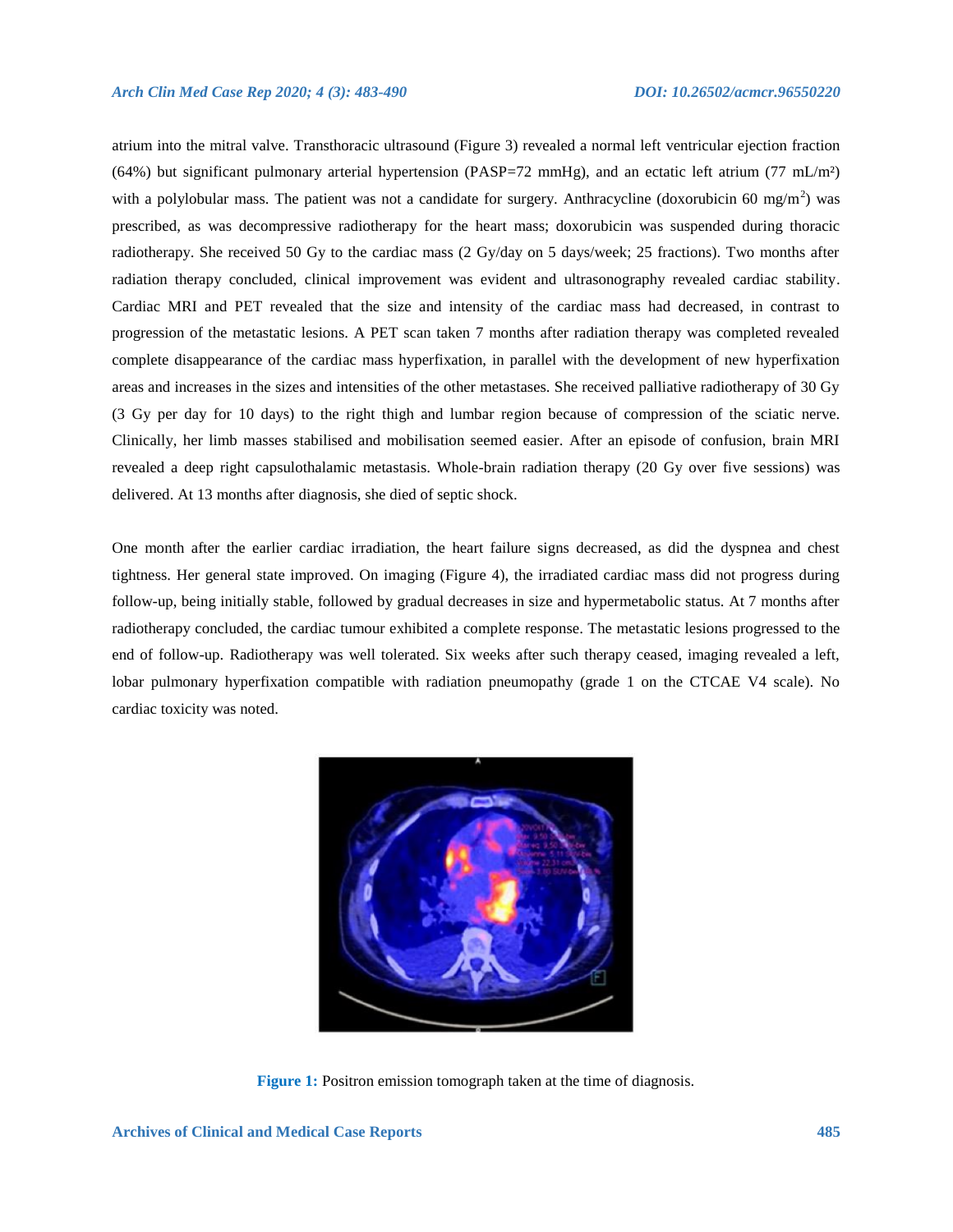

**Figure 2:** Cardiac magnetic resonance image taken at the time of diagnosis.



**Figure 3:** Transthoracic echocardiograph taken at the time of diagnosis.



**Figure 4:** Positron emission tomographic findings at diagnosis; and 2, 4, and 7 months after radiotherapy concluded.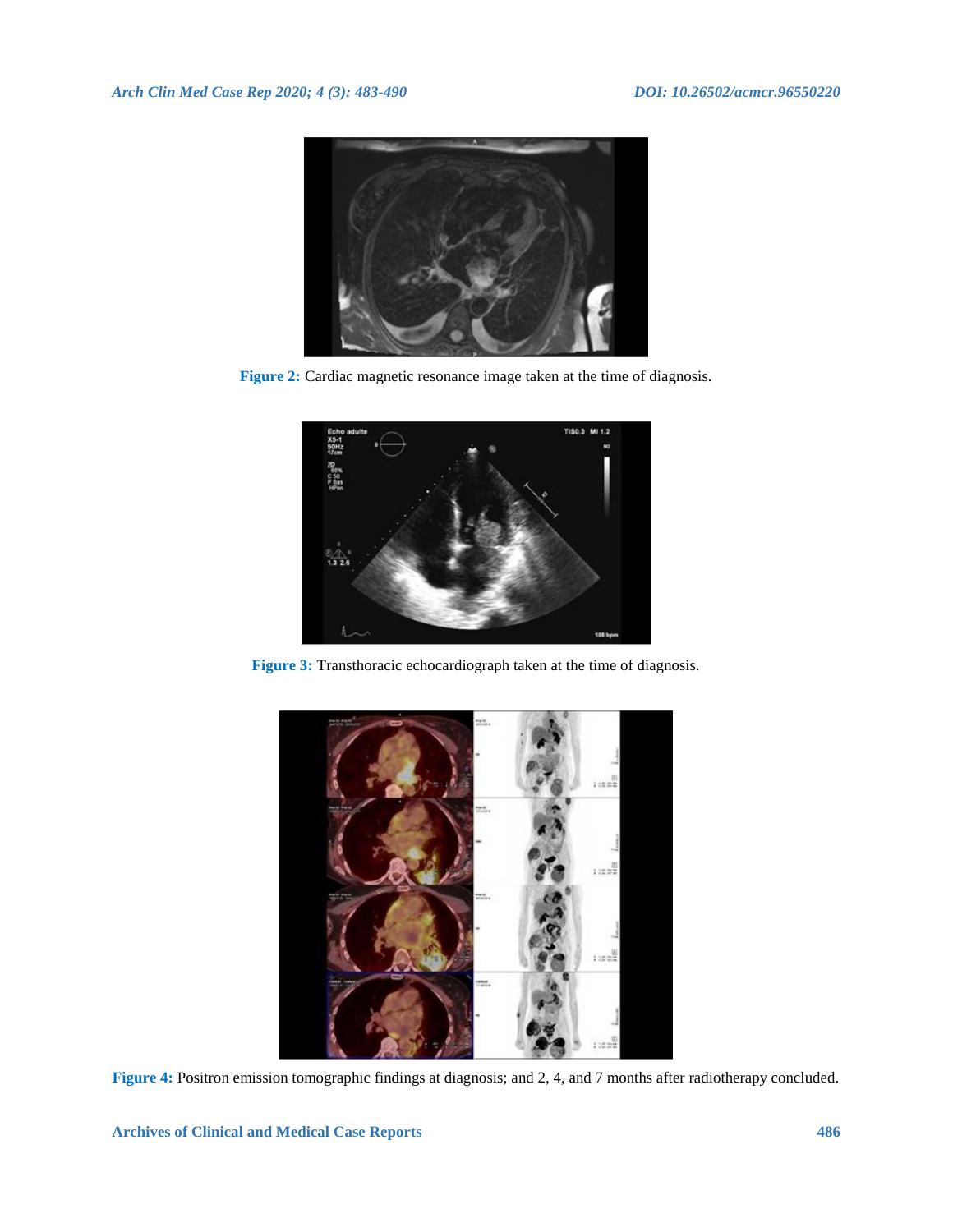## **3. Methods**

The patient was diagnosed and followed-up at the Dupuytren University Hospital Centre in Limoges, France. Because of the risk and the poor prognosis, the cardiac mass was not biopsied. Adductor biopsy tissue was examined in the University Hospital Centre of Bordeaux (the regional reference centre), confirming a metastasis of an intimal sarcoma. MDM2 amplification was confirmed via fluorescence in-situ hybridisation. Three-dimensional conformal external-beam radiotherapy was delivered by a Clinac 2300 linear accelerator (energy beams of 18 MV). An anterior and a posterior beam (1 Gy each) were employed (Figure 5). The prescribed dose of 50 Gy was delivered to the planned target volume (PTV) (the atrial mass with a margin of 1 cm) at 2 Gy per day on 5 days per week (25 fractions). The PTV received more than 95% of the prescribed dose. Organ-at-risk dose-constraints were respected (Figure 6).



**Figure 5:** Transverse plane. PTV coverage (light blue contour) and the 95% isodose line (orange contour).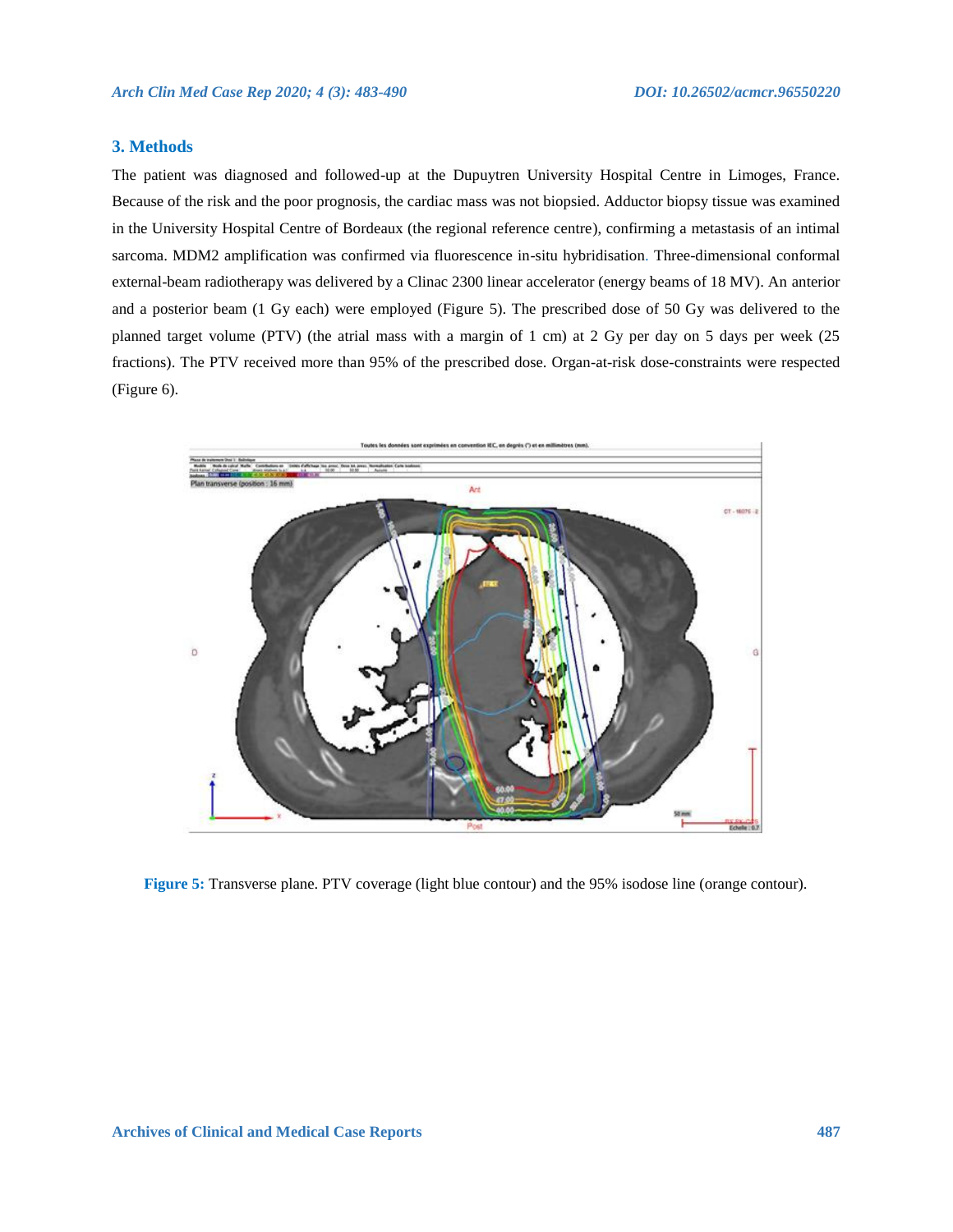



## **4. Discussion**

Primary cardiac sarcomas represent only 0.001‐0.03% of all tumours (1-2). Intimal sarcomas constitute most leftheart malignancies. Histological diagnosis requires a positive MDM2 test, recommended as part of every cardiac tumour workup [5]. MDM2 amplification is also evaluated when analysing undifferentiated spindle cell sarcomas. MDM2 amplification is not specific for intimal sarcoma, being evident in several sarcoma subtypes. The term "intimal" may seem inappropriate when applied to a heart tumour, but describes an undifferentiated sarcoma with MDM2 amplification [6]. MDM2 may be a useful treatment target or may impart radiosensitivity.

Very few intimal sarcomas developing from heart tissue have been described. No evidence-based management guideline is available. The standard therapy is surgical resection. However, the prognosis is very poor even after surgery; resection is not possible in almost 50% of cases given the proximity to vital structures or the inability of patients to afford cardiac transplantation. Historically, sarcomas are poorly radiosensitive. An in vitro study showed that the radiosensitivity of sarcomatous cells was as poor as those of adenocarcinoma lines [7]; radiosensitivity varied by histological subtype. Radiotherapy (combined or not with surgery) improves progression-free survival in patients with cardiac sarcomas of all subtypes, significantly reducing the risk of local recurrence (particularly of high-grade sarcomas or intermediate-grade tumours if resection is incomplete). Neoadjuvant radiotherapy can complement surgery. The most common dose worldwide is 50 Gy at 1.8 or 2 Gy/fraction, with a possible overprint to 66 Gy for positive margins. Hypofractionated schemes are used for palliative purposes. Intensity-modulated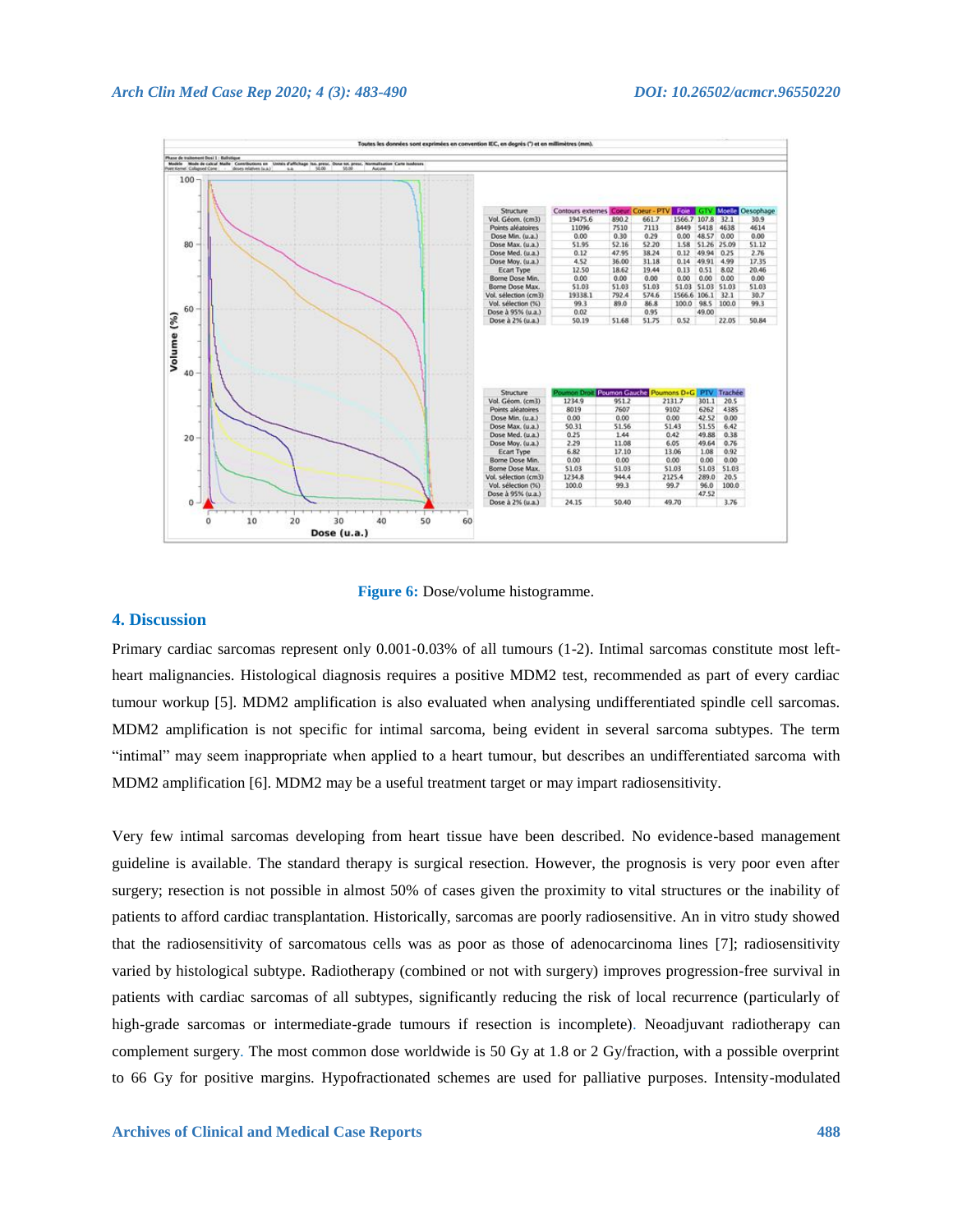radiotherapy spares the surrounding tissues, especially in the thoracic region. We prescribed decompressive radiotherapy for a palliative purpose. In terms of toxicity, PET revealed acute radiation pneumonitis 2 months after irradiation ceased. Risk organ dose-constraints were respected, the lung V20 Gy was 24% and the middle dose about 11 Gy (Figure 6). The literature (including several meta-analyses) considers that the risk of radiation pneumopathy is significant if the V20 Gy is >30% and the middle dose >20 Gy [8]. Pneumopathy developed in the cardiac mass field wherein the left lung received 30 to 50 Gy (Figure 6). We found that radiotherapy effectively treated the cardiac sarcoma of an inoperable case; our aim was not curative being, rather, palliative. Intimal sarcomas, and sarcomas evidencing MDM2 amplification, appear to be radiosensitive. Radiotherapy is less indicated for intracardiac tumours because of associated toxicity. Radiotherapy should be optimised to treat cardiac sarcomas effectively and safely. The effects of radiation can be amplified by radiation sensitisers. Anthracycline (a radiosensitising agent) may have enhanced radiotherapeutic effectiveness but also had the potential to increase cardiac toxicity. The emerging development of nanoparticles that amplify tumour responses to radiation, but not those of healthy tissues, is interesting [9]. Adaptive radiotherapy, intensity-modulated radiation therapy, and proton therapy may all benefit from such advances. Proton therapy has sometimes been used to treat cardiac sarcomas, such as intimal sarcomas of the large vessels, with encouraging results. Dosimetry studies have shown that proton therapy enhances the protection of healthy structures [10].

#### **5. Conclusion**

To the best of our knowledge, this is the first described case of an intimal cardiac sarcoma patient who achieved a complete response after thoracic irradiation. The irradiated location (only) responded fully within 7 months. and this was associated with improvement in general status and functional capacities. Radiotherapy may efficiently treat cardiac intimal sarcomas or sarcomas exhibiting MDM2 amplification. Such tumours seem to be radiosensitive, although chemotherapy may also have been helpful. Radiotherapy deserves to be optimised, as this decreases mortality caused by local failure and alleviates symptoms.

## **Ethics**

The patient kindly provided her informed consent at the time of hospital admission to the publication of personal data.

#### **Funding Declaration**

This research was not funded by any specific grant from funding agencies in the public, commercial, or not-forprofit sectors.

#### **Declaration of Competing Interest**

The authors declare that they have no conflicts of interest.